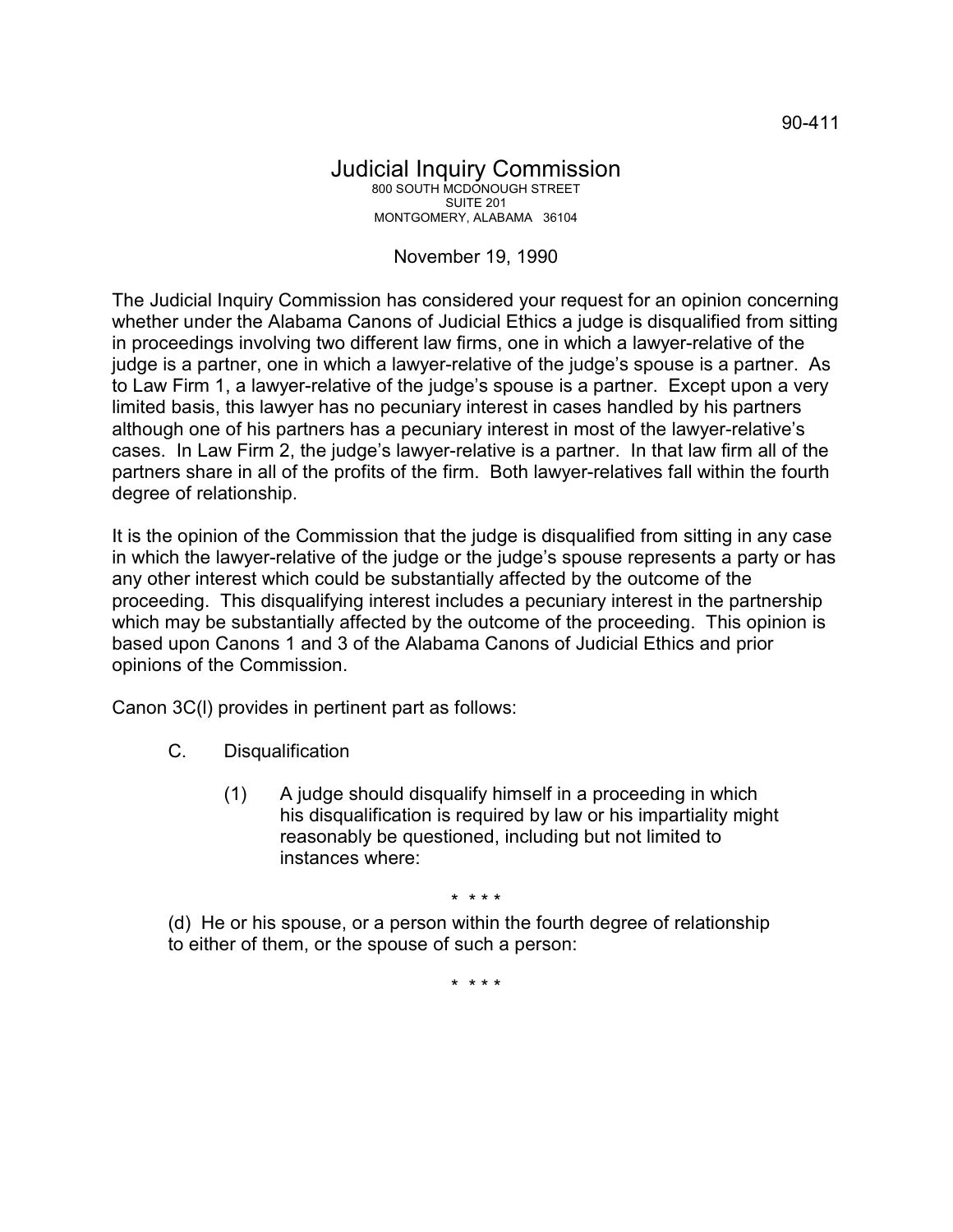## **COMMENTARY**

The fact that a lawyer in a proceeding is affiliated with a law firm with which a lawyer-relative of the judge is does not of itself disqualify the judge. Under appropriate circumstances, the fact that "his impartiality might be reasonably questioned" under Canon 3C(l), or that the lawyer-relative is known by the judge to have an interest in the law firm that could be "substantially affected by the outcome of the proceedings" under Canon 3C(l)(d)(ii) may require his disqualification.

(ii) Is known by the judge to have an interest that could be substantially affected by the outcome of the proceeding;

In Guthery v. Guthery, 409 So.2d 844 at 846 (Ala. Civ. App. 1981), the Alabama Court of Civil Appeals found that under Canon 3C(l)(d), a judge is disqualified from sitting in any proceeding in which he is related to an attorney within the fourth degree. That Canon by its own terms applies whether the attorney is related to the judge or the judge's spouse. The Commission had previously in Advisory Opinion 76-64, extended that disqualification to any proceeding in which the law firm of the judge's lawyerrelative represents a party. That opinion and subsequent opinions were modified by the Commission in Advisory Opinion 88-338. There the Commission stated that under Canon  $3C(1)$  and  $3C(1)(d)(ii)$ :

"the mere fact that a lawyer representing a party to a proceeding" is affiliated with a law firm with which a lawyer-relative is affiliated" does not cause the judge's disqualification. It is thus the opinion of the Commission that the mere existence of the uncle's partnership interest is not a disqualifying factor. However, disqualification would occur if other circumstances exist under which the judge's "impartiality might reasonably be questioned" or the lawyer-relative may be known by the judge to have an interest in the law firm that could be "substantially affected by the outcome of the proceedings." Under these provisions of Canon 3C(l) and 3C(l)(d)(ii) a judge must examine the facts in each case where a lawyerrelative's law firm is representing a party and must determine whether a factor exists under which his "impartiality might reasonably be questioned" or whether the lawyer-relative has an interest which could be "substantially affected by the outcome of the proceeding." If either such factor exists the judge must disqualify himself. These provisions place a heavy burden on the judge in each case. In considering these issues, the judge must be ever cognizant of the provisions of Canon 1 setting out the object of the Canons.